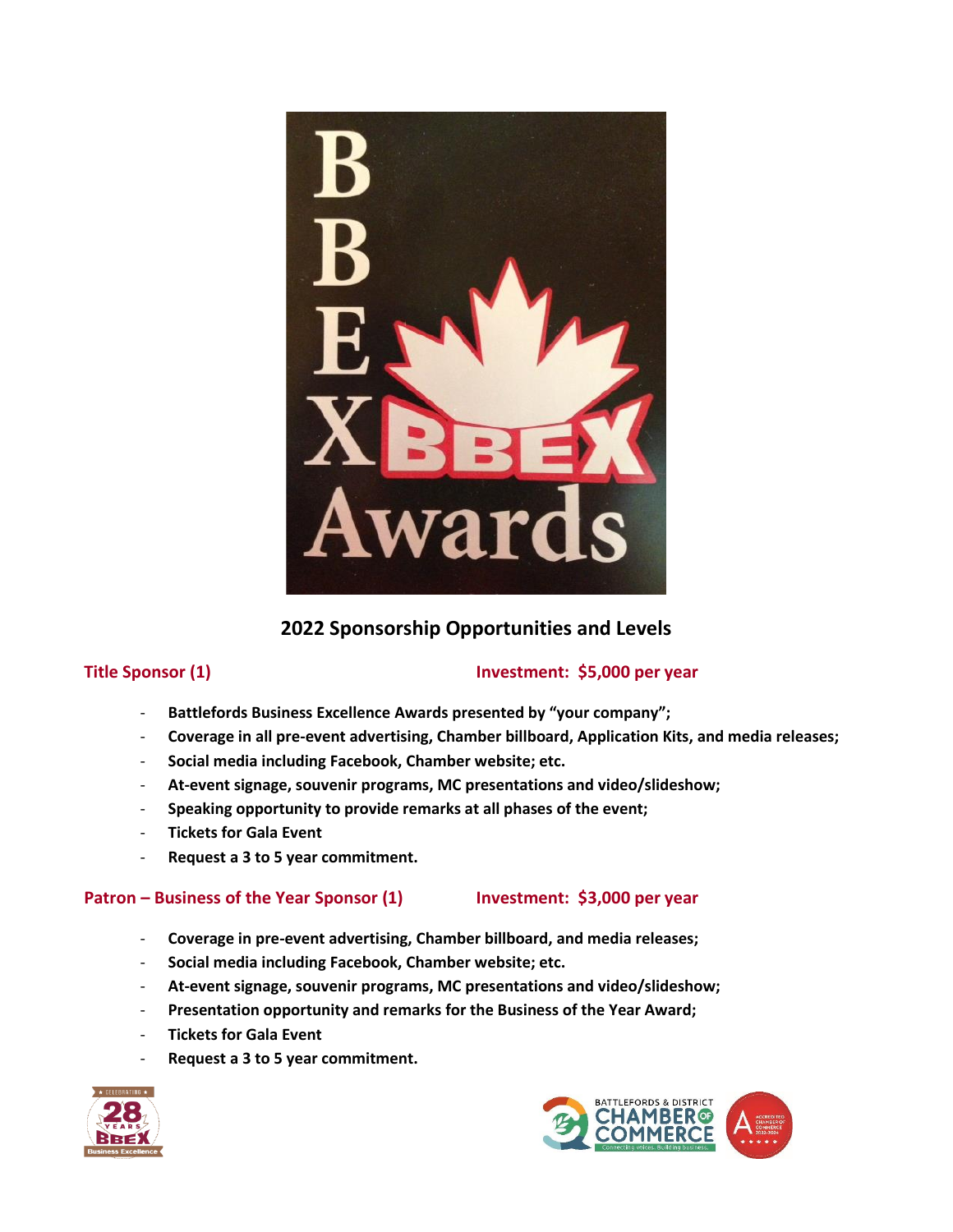# **Finalist Reception Co-Sponsors (2) Investment: \$2,500 each**

- **Coverage in pre-event advertising, and media releases;**
- **Social media including Facebook, Chamber website; etc.**
- **At-event signage, souvenir programs, MC presentations and video/slideshow;**
- **Speaking opportunity to provide remarks at the Finalist Reception event;**
- **Opportunity to meet and greet all finalist award recipients;**
- **Tickets for Gala Event.**

### **Award Sponsors (8) Investment: \$2,000 each**

- **Coverage in pre-event advertising, Chamber billboard, and media releases;**
- **Social media including Facebook, Chamber website; etc.**
- **At-event signage, souvenir programs, MC presentations and video/slideshow;**
- **Presentation opportunity and remarks for a Category Award at the Gala;**
- **Tickets for Gala Event.**

### **2022 Award Categories include:**

- **[1] Heather Guthrie Customer Service Star Award**   *(Annually will alternate focus between employee / business owner)*
- **[2] Impact Award**   *(Non-Profit, Not-for-Profit or Charity)*
- **[3] Agriculture and Agri-Business Award**
- **[4] New Business Venture Award**
- **[5] Community Contribution Award**
- **[6] Micro Business Award**
- **[7] Young Entrepreneur Award** 
	- *(age 35 years or under on December 31, 2021)*
- **[8] Members' Choice Award**  *(call for more detailed information)*

# **Souvenir Program Sponsor (1) Investment: \$1,750**

- **Coverage in pre-event advertising, and media releases;**
- **Social media including Facebook, Chamber website; etc.**
- **At-event signage, souvenir programs, MC presentations and video/slideshow;**
- **Company logo included in the cover of the Souvenir program, as well as an ad inside;**
- **Tickets for Gala Event.**



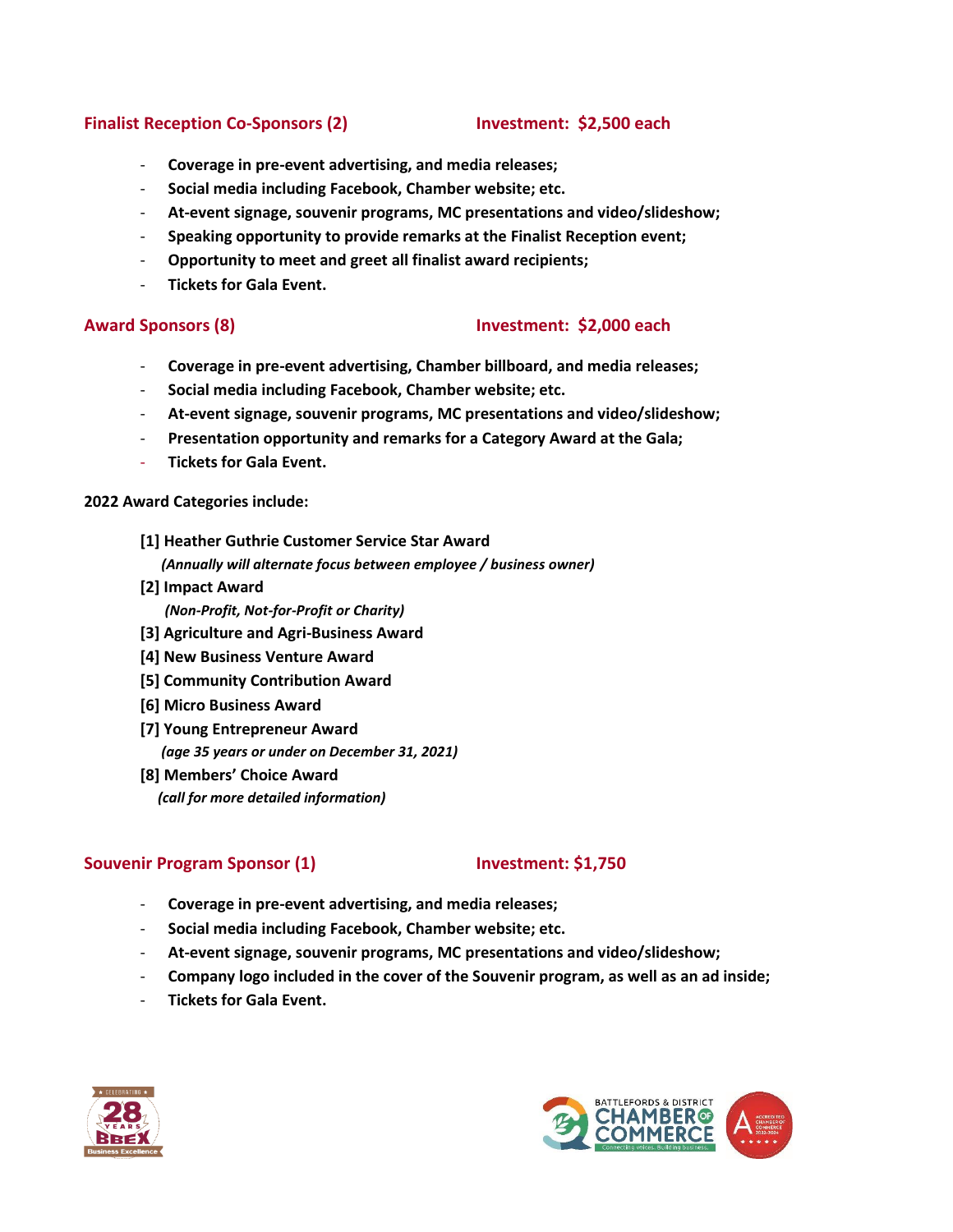### **Dinner Wine Sponsor (1) Investment: \$1,500**

- **Coverage in pre-event advertising, and media releases;**
- **Social media including Facebook, Chamber website; etc.**
- **At-event signage, souvenir programs, MC presentations and video/slideshow;**
- **Signage on the tables or tags on each Wine bottle;**
- **Tickets for Gala Event.**

### **Entertainment Sponsor (1) Investment: \$1,500**

- **Coverage in pre-event advertising, and media releases;**
- **Social media including Facebook, Chamber website; etc.**
- **At-event signage, souvenir programs, MC presentations and video/slideshow;**
- **Signage at the Entertainment set up site;**
- **Tickets for Gala Event.**

### **Finalist Award Co-Sponsors (2) Investment: \$1,350 each**

- **Coverage in pre-event advertising, and media releases;**
- **Social media including Facebook, Chamber website; etc.**
- **At-event signage, souvenir programs, MC presentations and video/slideshow;**
- **Company name included on Finalists plaques or artwork;**
- **Tickets for Gala Event.**

# **Dessert Sponsor (1) Investment: \$1,250**

- **Coverage in pre-event advertising, and media releases;**
- **Social media including Facebook, Chamber website; etc.**
- **At-event signage, souvenir programs, MC presentations and video/slideshow;**
- **Edible 'company' branded item on dessert for each guest**
- **Tickets for Gala Event.**

# **Reception Co-Sponsors (4) Investment: \$1,000 each**

- **Coverage in pre-event advertising, and media releases;**
- **Social media including Facebook, Chamber website; etc.**
- **At-event signage, souvenir programs, MC presentations and video/slideshow;**
- **Tickets for Gala Event.**

### **Slide/Video Presentation Sponsor (10) Investment: \$500 each**

- **At-event signage, souvenir programs, MC presentations and video/slideshow;**
- **Feature screen of the 'company' in the video/slideshow;**
- **Tickets to the Gala not included in this package, but can be purchased.**